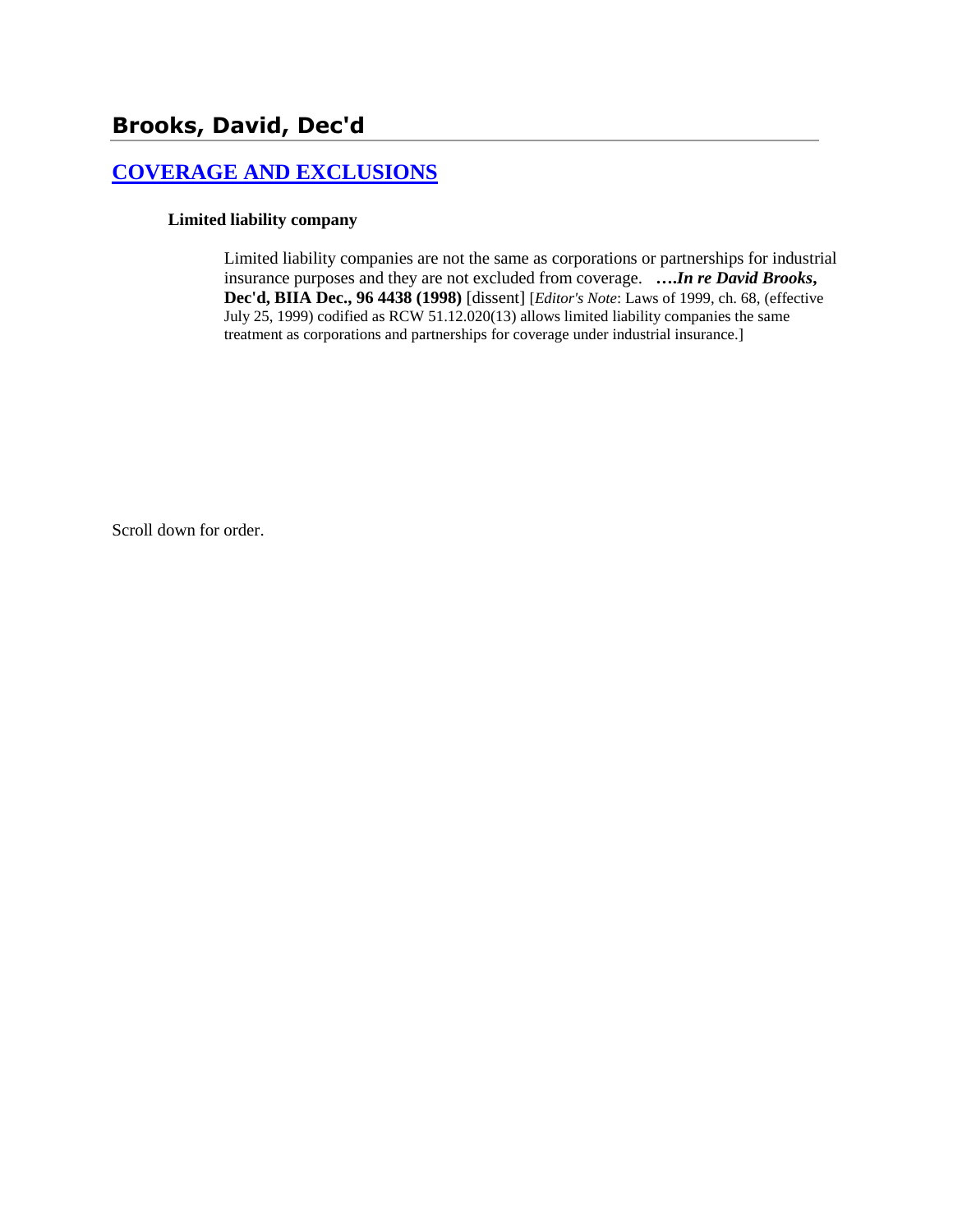# **BEFORE THE BOARD OF INDUSTRIAL INSURANCE APPEALS STATE OF WASHINGTON**

In the matter assigned Docket No. 96 4438, the claimant's beneficiary, Floretta M. Brooks,

In the matter assigned Docket No. 96 4439, the claimant's beneficiary, Floretta M. Brooks,

**)**

**IN RE: DAVID S. BROOKS, DEC'D ) DOCKET NOS. 96 4438 & 96 4439**

Beneficiary, Floretta M. Brooks, by

Department of Labor and Industries, by The Office of the Attorney General, per

Walthew, Warner, Costello, Thompson & Eagan, P.S., per

None

John F. Warner

Employer, Aeromed, LLC,

Amanda J. Goss, Assistant

**CLAIM NO. P-026677 ) DECISION AND ORDER** 

2/9/98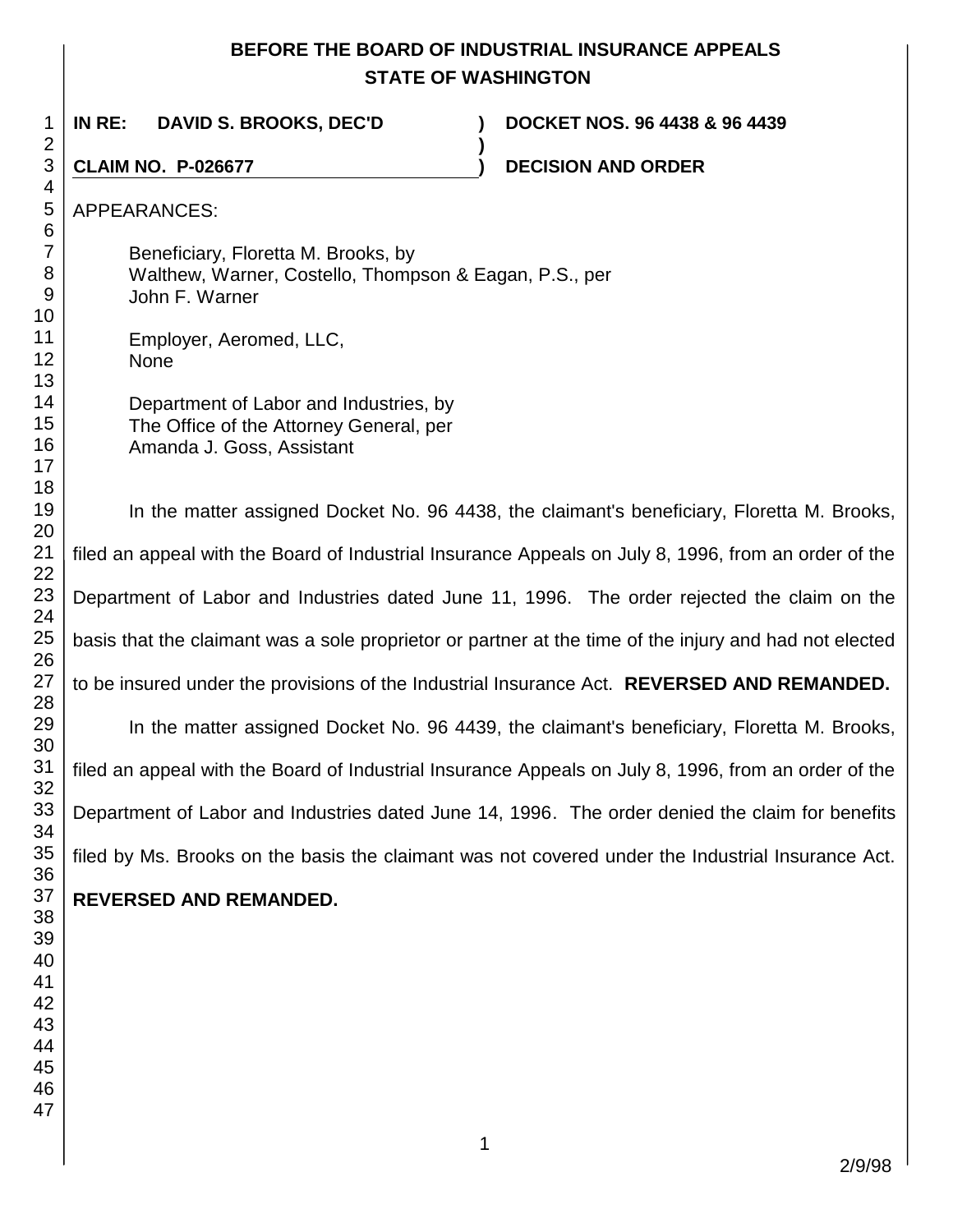#### **DECISION**

Pursuant to RCW 51.52.104 and RCW 51.52.106, this matter is before the Board for review and decision on a timely Petition for Review filed by the Department of Labor and Industries to a Proposed Decision and Order issued on July 14, 1997, in which the June 11, 1996 and June 14, 1996 orders of the Department were reversed and remanded to the Department with directions to allow the claims.

The Board has reviewed the evidentiary rulings in the record of proceedings and finds that no prejudicial error was committed and the rulings are affirmed. The issue presented by these appeals and the evidence submitted by the parties are adequately set forth in the Proposed Decision and Order. We have granted review to clarify the reasons why we believe limited liability companies are not excluded from mandatory coverage pursuant to RCW 51.12.020.

RCW 51.12.020 excludes particular employments and business forms from mandatory industrial insurance coverage. The Department asserts that limited liability companies are an unincorporated business form that are either analogous to a partnership, which is subject to RCW 25.04, or a corporation, subject to the provisions of RCW 23A. If a limited liability company were a partnership or corporation, its members or officers would have to elect coverage under RCW 51.12.020.

Limited liability companies were authorized relatively recently by our Legislature in 1994. RCW 25.15. They are a "hybrid form" of business organization, bearing "characteristics that are common to both corporations and general partnerships." J. Maurice, *Operational Overview of the Washington Limited Liability Company Act*, 30 Gonz. L.Rev. 183, 184 (1995). The Department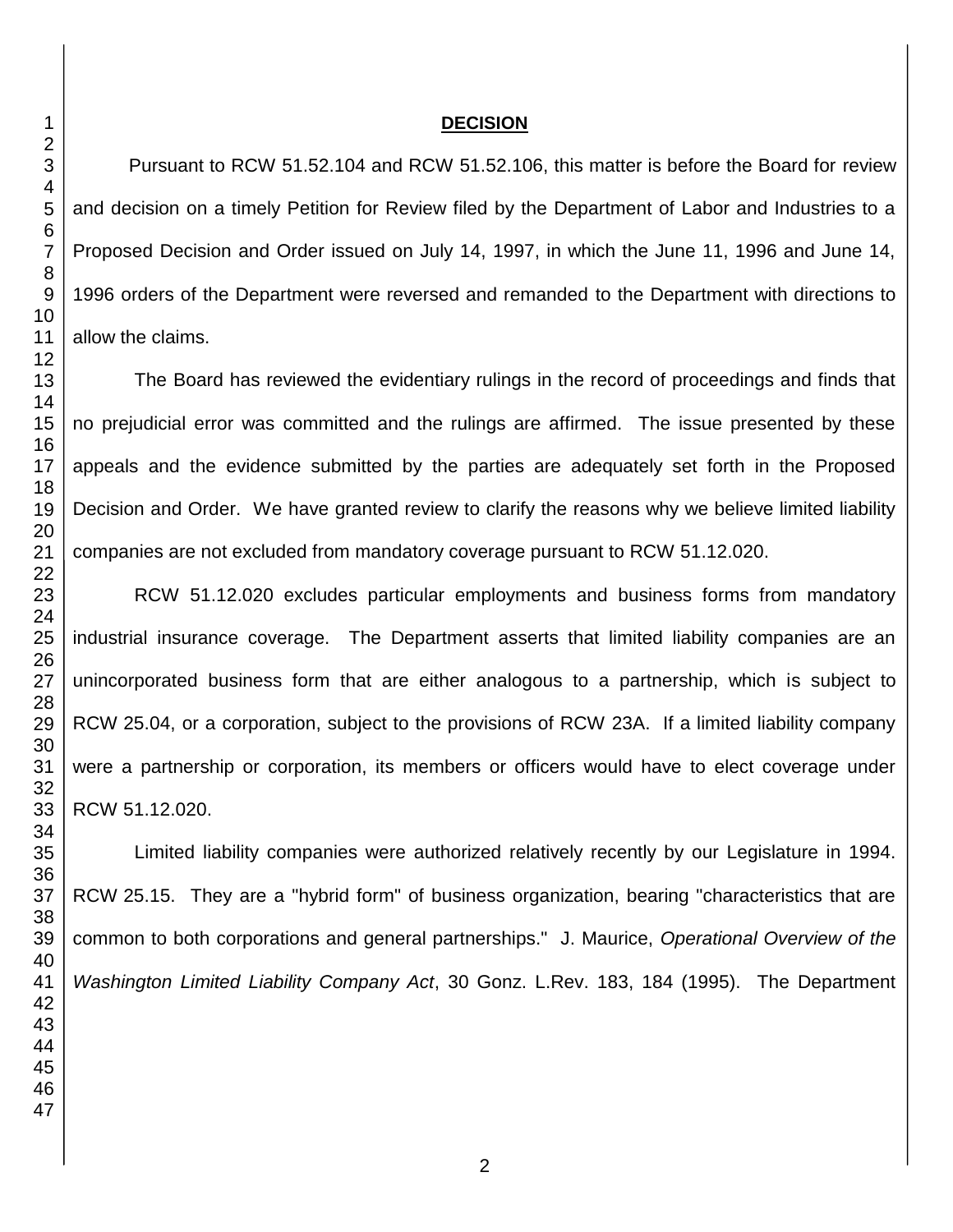argues that, as a hybrid of two excluded forms of business, limited liability companies should also be excluded from coverage. We note that although this hybrid form bears characteristics common to corporations and partnerships, it is not specifically identified as one of the excluded business forms in RCW 51.12.020.

We are not authorized to read into legislation those things that the Legislature may have left out unintentionally. The Supreme Court has stated, regarding exceptions to statutory schemes, that, "Where a statute provides for a stated exception, no other exceptions will be assumed by implication." *Jepson v. Department of Labor & Indus.*, 89 Wn.2d 394, 404 (1977). The stated exceptions for coverage under the Industrial Insurance Act are found, as previously noted, at RCW 51.12.020. Currently, there are twelve employments excluded from mandatory coverage under the Act.

While the Limited Liability Company Act was enacted as a subsection of Title 25, that generally governs partnerships, the legislation clearly defined limited liability companies as a hybrid of a partnership and corporation. Had the Legislature intended participants in limited liability companies to be automatically excluded from the Industrial Insurance Act, it could have easily included a provision modifying RCW 51.12.020 when it adopted the Limited Liability Company Act, thus paralleling the exclusions provided to partners and corporate officers and directors.

As the Limited Liability Company is a comparatively new statutory creation, it is possible that the Legislature did not consider this new form in the context of the Industrial Insurance Act. Whether the Legislature considered the industrial insurance ramifications or not we do not presume to add to the statutory list of excluded employments. While it is tempting to analogize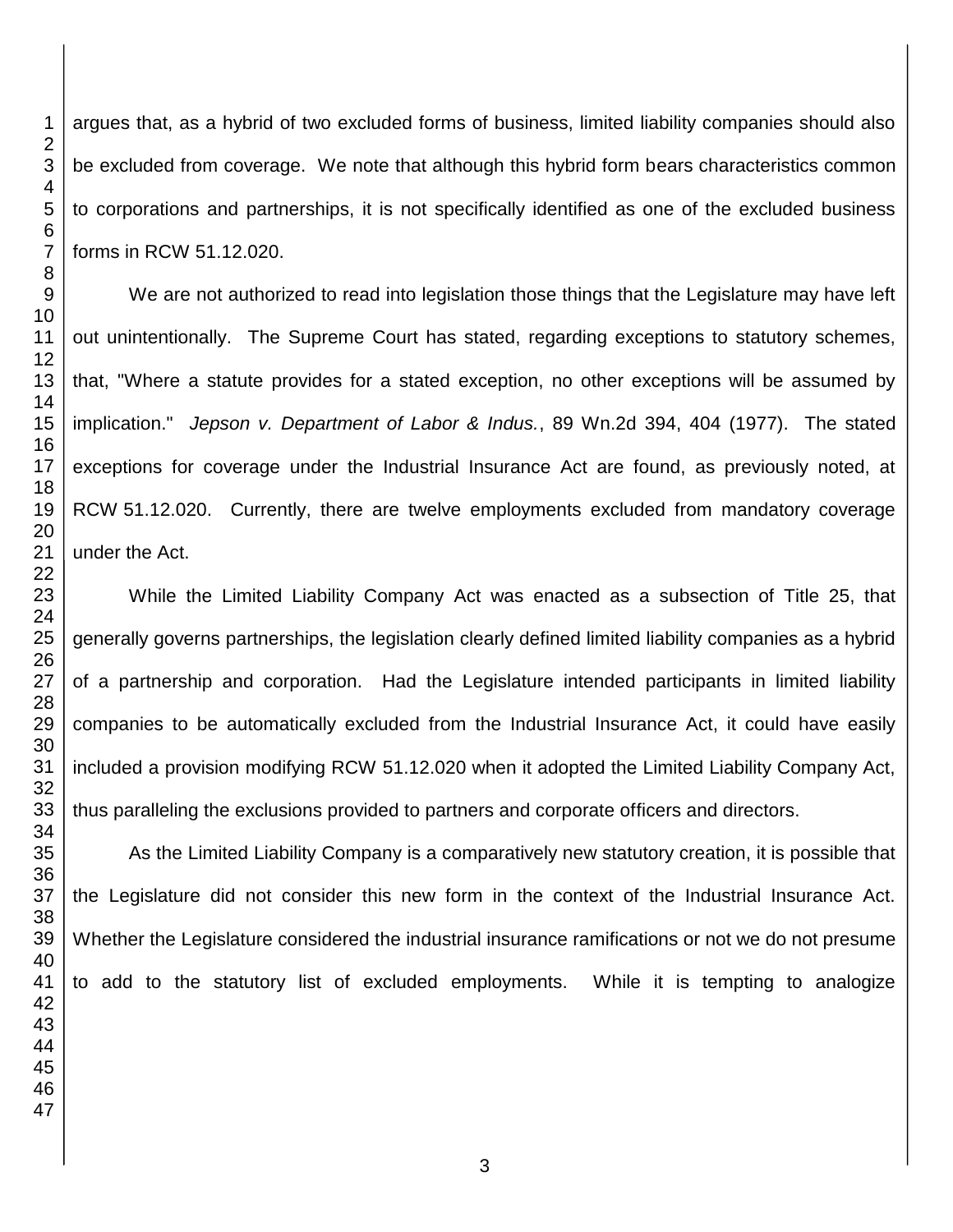Mr. Brooks' employment, in an exercise of form over substance, as an extension of a partnership-type of business relationship, we decline to do so. The Legislature has very clearly provided another, distinct, form of business enterprise. The fact that limited liability companies were placed within RCW Title 25 governing partnerships is not enough for us to declare that a limited liability company is a partnership for industrial insurance purposes. We are also guided by the directive of *Sacred Heart Medical Center v. Carrado*, 92 Wn.2d 631, 635 (1979), in which the court observed: It must be kept in mind that the industrial insurance act, while it changes the common law, is remedial in nature and is to be liberally applied to achieve its purpose of providing compensation to all covered persons injured in their employment. The corollary--that exclusions from mandatory coverage should be strictly construed--flows from the remedial purposes of the Act. In reaching this conclusion we rely, in part, upon the express legislative intent to "embrace all employments" coupled with the requirement that the Act be "liberally construed." RCW 51.12.010. *See In re KEW Construction*, BIIA Dec., 87 0152 (1988), at 4. We, therefore, find that limited liability companies are not the same as either a partnership (RCW 51.12.020(5)) or a corporation (RCW 51.12.020(8)(b)) and are not thereby excluded from coverage of the Industrial Insurance Act. After consideration of the Proposed Decision and Order and the Petition for Review filed thereto, and a careful review of the entire record before us, we are persuaded that the Proposed Decision and Order is supported by the preponderance of the evidence and is correct as a matter of law.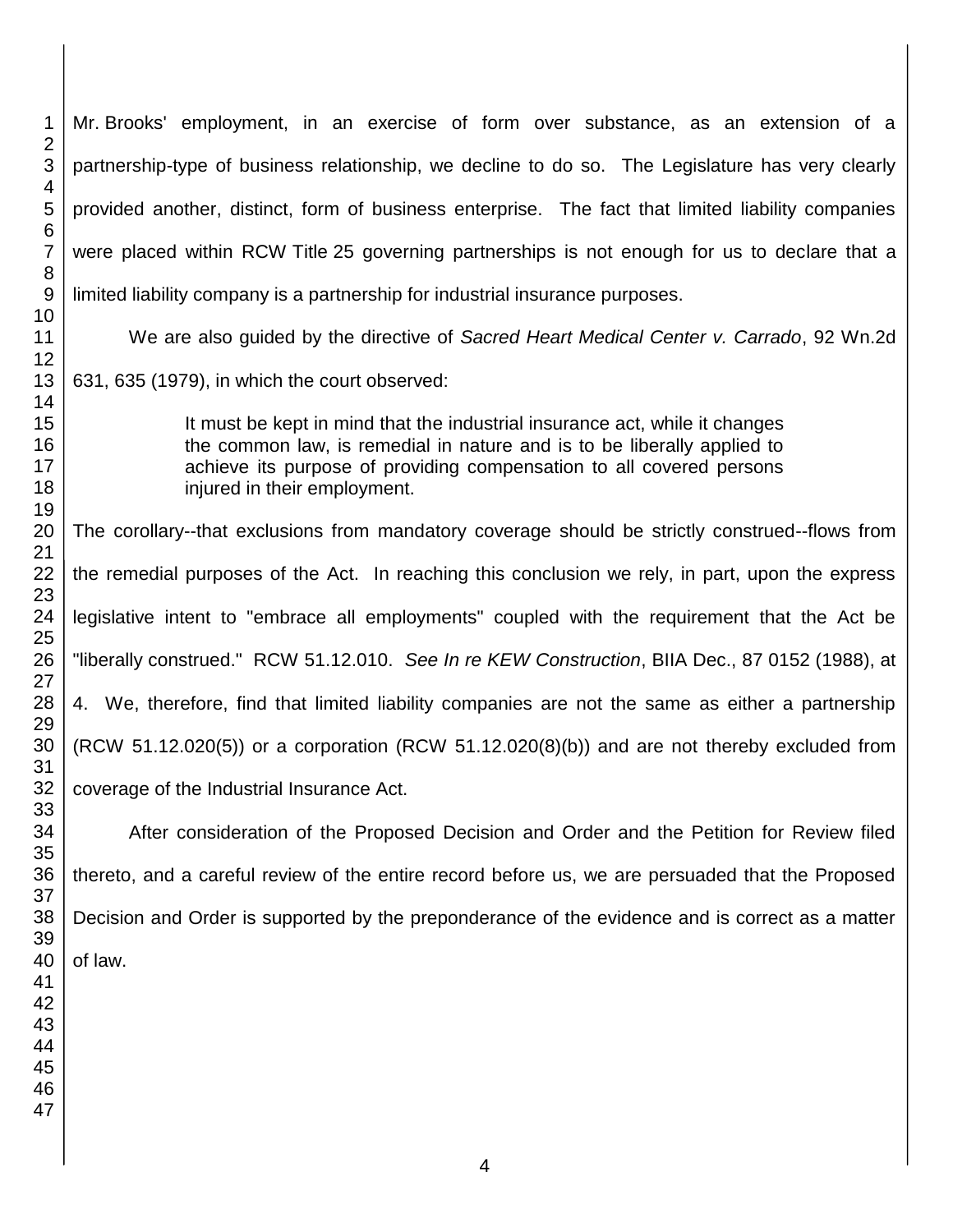## **FINDINGS OF FACT**

1. On June 6, 1996, the claimant's spouse, Floretta Brooks, filed an application for benefits with the Department of Labor and Industries alleging that the claimant was killed during the course of his employment with Aeromed, LLC, on January 8, 1996. On June 11, 1996, the claim was rejected on the basis that the claimant was a sole proprietor or partner at the time of the injury and had not elected to be insured under the provisions of the Industrial Insurance Act. On July 8, 1996, the claimant's spouse filed an appeal with the Board of Industrial Insurance Appeals. On August 7, 1996, the Board issued an order granting the appeal, assigning it Docket No. 96 4438.

On June 14, 1996, the Department issued another order denying the claim for benefits filed by the claimant's spouse, Floretta Brooks, on the basis that the claimant was not covered under the Industrial Insurance Act. The claimant's spouse filed an appeal with the Board of Industrial Insurance Appeals on July 8, 1996. On August 7, 1996, the Board issued an order granting the appeal, assigning it Docket No. 96 4439.

- 2. On January 8, 1996, the claimant was killed operating an aircraft during the course of his employment with Aeromed, LLC.
- 3. As of January 8, 1996, the claimant was neither an officer, director nor shareholder of a corporation, a sole proprietor, nor was he a partner in a partnership. As of January 8, 1996, the claimant was a member of a limited liability company. As of January 8, 1996, the claimant was a worker for whom industrial insurance coverage was mandatory.

# **CONCLUSIONS OF LAW**

- 1. The Board of Industrial Insurance Appeals has jurisdiction over the parties and the subject matter of these appeals.
- 2. At the time of his death on January 8, 1996, the claimant was not a partner, sole proprietor, or an officer, director nor shareholder excluded from mandatory coverage pursuant to RCW 51.12.020. As of January 8, 1996, the claimant was a member of a limited liability company for whom coverage under the Industrial Insurance Act was mandatory.
- 3. In the matter assigned Docket No. 96 4438, the order of the Department of Labor and Industries dated June 11, 1996, that rejected the claim on the basis that the claimant was a sole proprietor or partner at the time of the injury and had not elected to be insured under the provisions of the Industrial Insurance Act, is incorrect and is reversed. The claim is remanded to the Department with direction to allow the claim.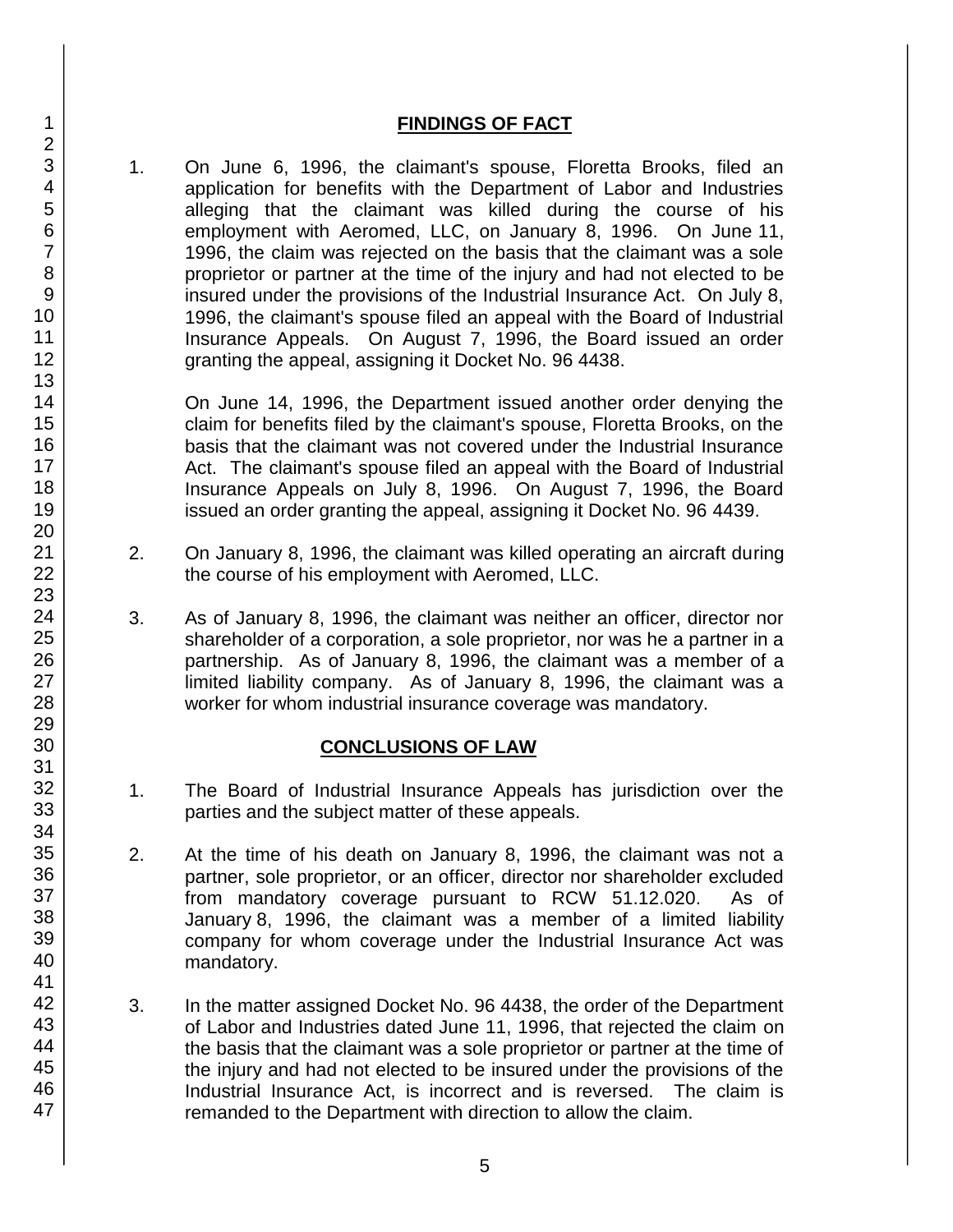4. In the matter assigned Docket No. 96 4439, the order of the Department of Labor and Industries dated June 14, 1996, that denied the claim for benefits filed by the claimant's spouse, Floretta Brooks, on the basis that the claimant was not covered under the Industrial Insurance Act, is incorrect and is reversed. This claim is remanded to the Department with direction to allow the claim.

It is so ORDERED.

Dated this 9<sup>th</sup> day of February, 1998.

BOARD OF INDUSTRIAL INSURANCE APPEALS

/s/\_\_\_\_\_\_\_\_\_\_\_\_\_\_\_\_\_\_\_\_\_\_\_\_\_\_\_\_\_\_\_\_\_\_\_\_\_ S. FREDERICK FELLER Chairperson

 $/s/$ FRANK E. FENNERTY, JR. Member

# **DISSENT**

I dissent from the majority's conclusion that limited liability companies are not excluded from mandatory coverage under RCW 51.12.020. I disagree with the majority's assumption that the lack of an amendment to RCW 51.12.020 when the Limited Liability Act was passed was a legislative oversight. Limited liability companies are specifically authorized under Title 25 that governs and regulates partnerships. As such, I believe that RCW 51.12.020(5), that excludes partnerships, encompasses limited liability companies. In previous decisions regarding exclusion from mandatory coverage under the terms of RCW 51.12.020, this Board has followed *State V. Bartley*, 18 Wn.2d 477, 481-482 (1943): In determining, in a given case, whether a partnership exists, there may be disclosed by the evidence many elements pointing one way or the other, not one of which may be said to be conclusive. The fact that the parties to a business arrangement may call it a partnership does not

> no fixed rule by which it may be determined whether, in a particular case, there is a partnership relation. It all depends upon the intention of the parties, and such intent must be ascertained from the agreement of

make it such. Many times form must give way to substance. There is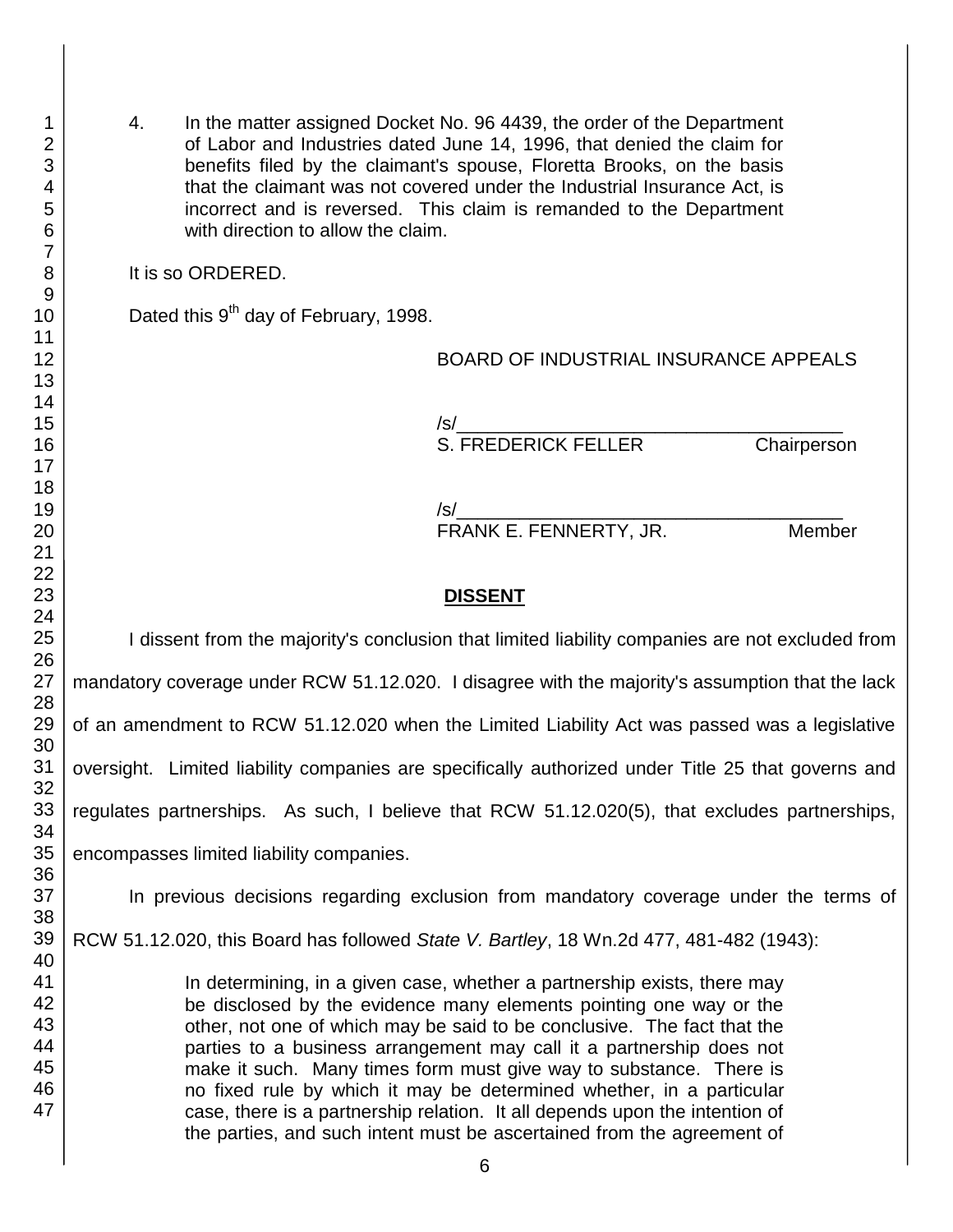the parties, their acts and conduct, and all the facts and circumstances of the case.

In *Bartley*, the court looked beyond the appearance of formal compliance with the statute to ascertain the realities of the parties' relationship. In the case before us, the facts indicate Mr. Brooks' relationship with Aeromed, LLC, was that of a partner and not an employee, irrespective of the fact that the business was organized to meet the requirements of a limited liability company for beneficial tax and liability purposes. The record demonstrates that Mr. Brooks was the "initial registered agent" for the company and had a controlling ownership interest. The operating agreement provided Mr. Brooks, with his 60 percent ownership interest, overriding authority to make decisions on company matters without the consent of the three other members, individually or collectively. *See e.g.,* §§ 3.4, 3.6, 4.3, and 5.2 of the Operating Agreement of Aeromed, LLC. This Operating Agreement shows that Mr. Brooks was not an employee of Aeromed, LLC, and could control the manner of doing the work and the means by which the result was to be accomplished. See *Hubbard v. Department of Labor & Indus.*, 198 Wash. 354, 359 (1939).

Mr. Michael Schreiner, who had a 20 percent ownership interest in the company, testified that he and Mr. Brooks elected not to obtain industrial insurance coverage for themselves in order to save the company money. It is clear from his testimony that both understood that they were assuming some risk by not obtaining coverage. Most importantly, it reflects their belief that they had a choice as to whether to cover themselves, and demonstrates, through their actions and conduct, their intent to operate as a partnership.

This is truly a tragic case. However, the Legislature obviously intended to exclude individuals who are in business for themselves from mandatory coverage requirements. Those individuals, under RCW 51.32.030, are required to specifically request coverage in order to obtain benefits. It was not the intent of the Legislature to extend compensation to individuals who have